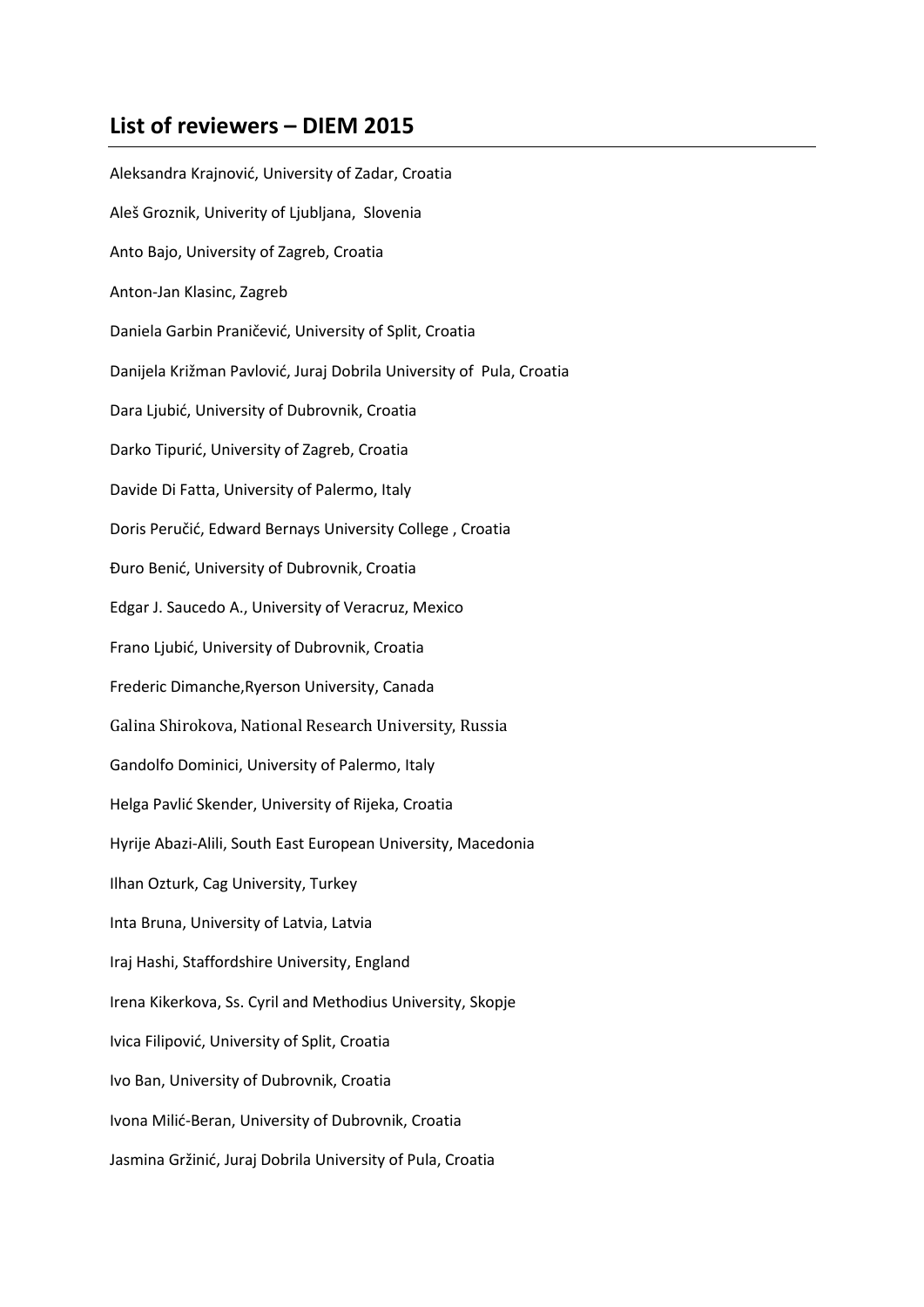Joanna Kizielewicz, Gdynia Maritime University, Poland John Pisapia, Florida Atlantic University, USA John Stanton, University of London, United Kingdom Jurgita Sekliuckiene, Kaunas University of Technology, Lithuania Jurica Šimurina, University of Zagreb, Croatia Lara Jelenc, University of Rijeka, Croatia Lidija Barjaktarović, Singidunum University Belgrade, Serbia Lina Anastassova, Burgas Free University, Bulgaria Maja Ćukušić, University of Split, Croatia Maja Mihaljević, University of Split, Croatia Marie Mikušová, Technical University of Ostrava, Czech Republic Mario Jadrić, University of Split, Croatia Mario Spremić, University of Zagreb, Croatia Mila Gadžić, University of Mostar, Bosnia and Herzegovina Miroslav Mandić, University of Zagreb, Croatia Mislav Ante Omazić, University of Zagreb, Croatia Najla Podrug, University of Zagreb, Croatia Nikola Knego, University of Zagreb, Croatia Nikša Nikolić, University of Split, Croatia Samantha Rullán Rosanis, University of Veracruz, Mexico Snezana Mojsovska Salamovska, University of "St.Kliment Ohridski" Bitola, N. Macedonia Sunčica Oberman-Peterka, University of Osijek, Croatia Tihomir Luković, University of Dubrovnik, Croatia Tonći Lazibat, University of Zagreb, Croatia Wlodzimierz Sroka, University of Dąbrowa Górnicza, Poland Zdenko Cerović, University of Rijeka, Croatia Zdenko Klepić, University of Mostar, Bosnia and Herzegovina